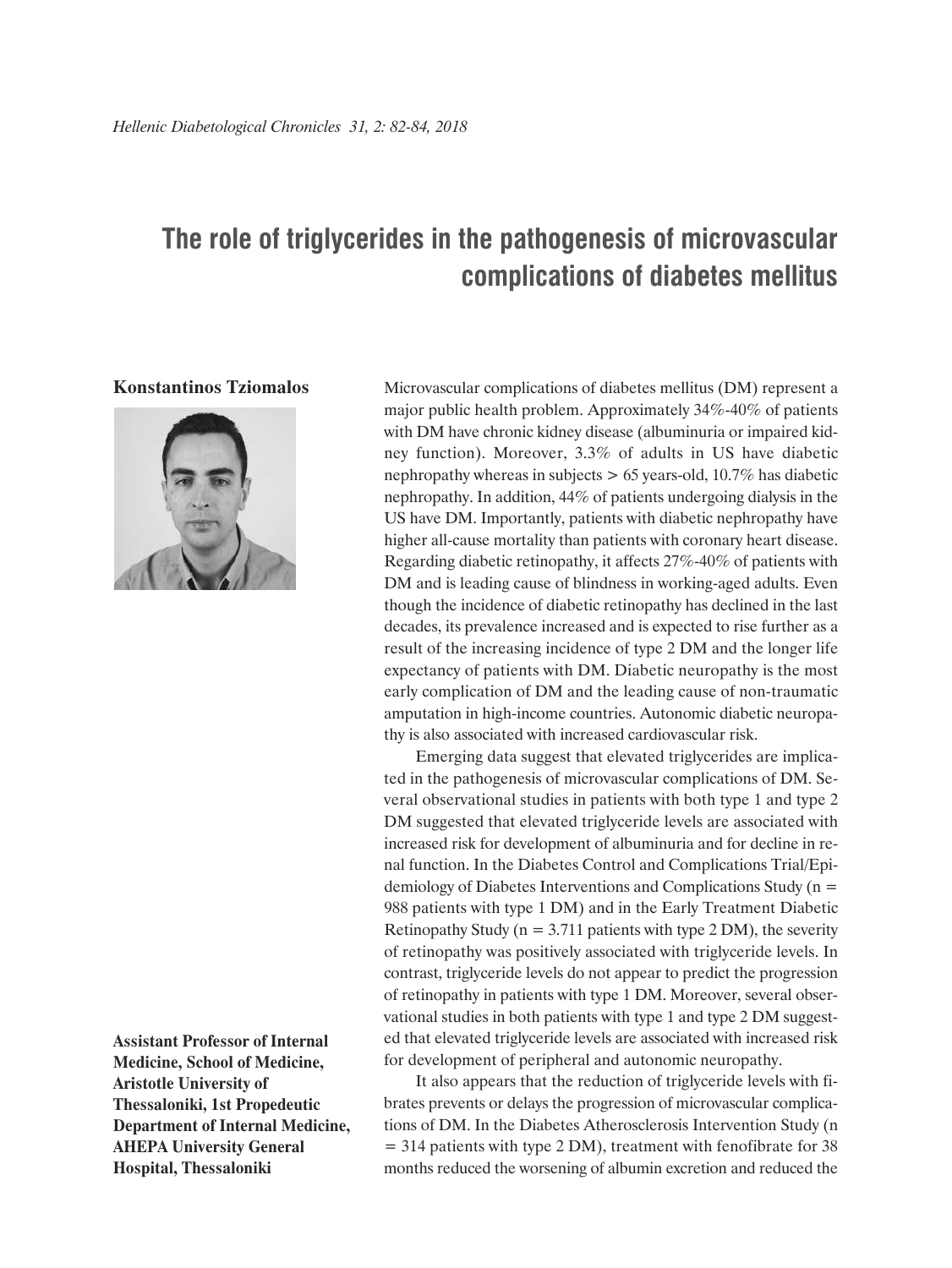incidence of new-onset microalbuminuria.In the *Fenofibrate* Intervention and Event Lowering in Diabetes (FIELD) trial ( $n = 9.795$  patients with type 2 DM), patients who received fenofibrate experienced an increase in serum creatinine levels by 0.11 mg/dl more than patients treated with placebo but the decline of glomerular filtration rate during the study was slower in patients treated with fenofibrate (by 0.8 ml/min/1.73m2 annually compared with placebo) during a follow-up of 5 years. Fenofibrate also reduced urine albumin excretion by 14% more than placebo. In the Action to Control Cardiovascular Risk in Type 2 Diabetes (*ACCORD*)trial (n = 5.518 patients with type 2 DM), patients who received fenofibrate combined with simvastatin experienced an increase in serum creatinine levels by 0.06 mg/dl more than patients treated with simvastatin monotherapy during a follow-up of 4.7 years. On the other hand, fenofibrate reduced the incidence of both new-onset microalbuminuria and new-onset macroalbuminuria by 10%. Regarding the effects of fibrates on diabetic retinopathy, in the FIELD trial, treatment with fenofibrate for 5 years reduced the need for laser photocoagulation by  $31\%$  (p = 0.002) compared with placebo. Fenofibrate also reduced the risk of progression of retinopathy by 79% ( $p =$ 0.004). It was estimated that 17 patients with retinopathy had to be treated with fenofibrate for 5 years to prevent one laser treatment. However, fenofibrate had no effect on the development of retinopathy in patients without retinopathy at baseline. Moreover, fenofibrate did not prevent the deterioration of visual acuity. In the ACCORD Eye study ( $n = 2.856$  patients with type 2 DM), treatment with fenofibrate for 4 years reduced the rate of progression of retinopathy by  $40\%$  (p=0.006) compared with placebo. However, fenofibrate did not affect the occurrence of moderate vision loss. Fenofibrate is currently licensed in some countries for the management of diabetic retinopathy. Finally, regarding the effects of fibrates on diabetic neuropathy, in the Fremantle Diabetes Study (1,237 patients with type 2 DM), the use of fenofibrate was independently associated with 70% lower risk for prevalent peripheral neuropathy. Moreover, in the prospective cohort of the same study (531 patients with type 2 DM followed-up for 5 years), treatment with fenofibrate reduced the risk of incident peripheral neuropathy by 48%. In the FIELD trial, fenofibrate reduced the risk of first amputation by 36% and the risk of minor amputation without known large-vessel disease by 47%. However, fenofibrate had no effect on the incidence of major amputations.

It should be mentioned that the beneficial effects of fibrates on the microvascular complications of DM are not an indisputable proof that triglycerides are implicated in the pathogenesis of these complications. Indeed, fibrate increase high density lipoprotein cholesterol (HDL-C) levels and also exert antiinflammatory and antioxidant effects. These actions might also play a role in the prevention and treatment of microvascular complications of DM. Indeed, the effects of fibrates on microvascular complications appeared to be independent of changes in the lipid profile. Moreover, these benefits were apparent within 8 months of initiation of fenofibrate treatment, suggesting that other mechanisms than lipid-lowering might be implicated.

More limited data suggest that omega-3 fatty acids, which also reduce triglyceride levels, might also prevent or delay the progression of microvascular complications of DM. In a recent study in 262 patients with type 2 DM, treatment with omega-3 fatty acids for 1 year prevented the increase in albuminuria. In another recent study in 344 patients with type 2 DMI, treatment with omega-3 fatty acids for a median of 1.4 years reduced albuminuria and prevented the decline in renal function. Regarding the effects of omega-3 fatty acids on diabetic retinopathy, in an early study, administration of omega-3 fatty acids to streptozotocin-induced diabetic rats did not affect pericyte loss and increased the formation of acellular, occluded capillaries in the retina. In contrast, in more recent animal studies, treatment with omega-3 fatty acids preserved retinal function. However, there are no studies that evaluated the effects of omega-3 fatty acids on diabetic retinopathy in humans. Finally, regarding the effects of omega-3 fatty acids on diabetic neuropathy, in an early study in patients with type 2 DM, treatment with eicosapentaenoic acid for 48 weeks improved clinical symptoms (coldness, numbness) and the vibration perception threshold sense of the lower extremities. In a pilot study in 40 patients with type 1 DM, treatment with omega-3 fatty acids for 1 year increased corneal nerve fiber length but did not affect sensory function or nerve conduction. In another study in 24 patients with type 2 DM, treatment with